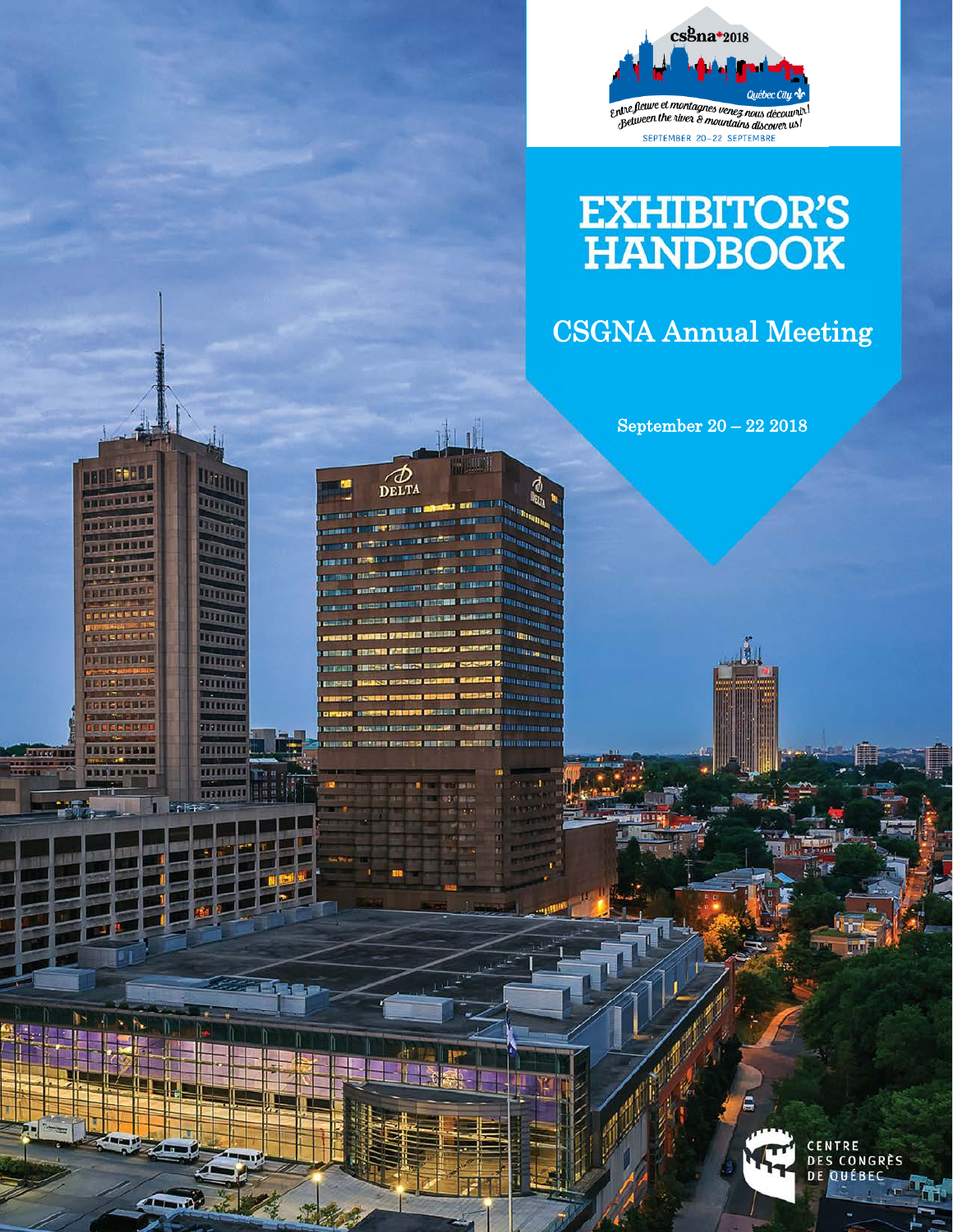# TABLE OF CONTENTS

| <b>INTERNET SERVICES AND COMPUTER RENTAL ERROR! BOOKMARK NOT DEFINED.</b> |  |
|---------------------------------------------------------------------------|--|
|                                                                           |  |
|                                                                           |  |
|                                                                           |  |
|                                                                           |  |
|                                                                           |  |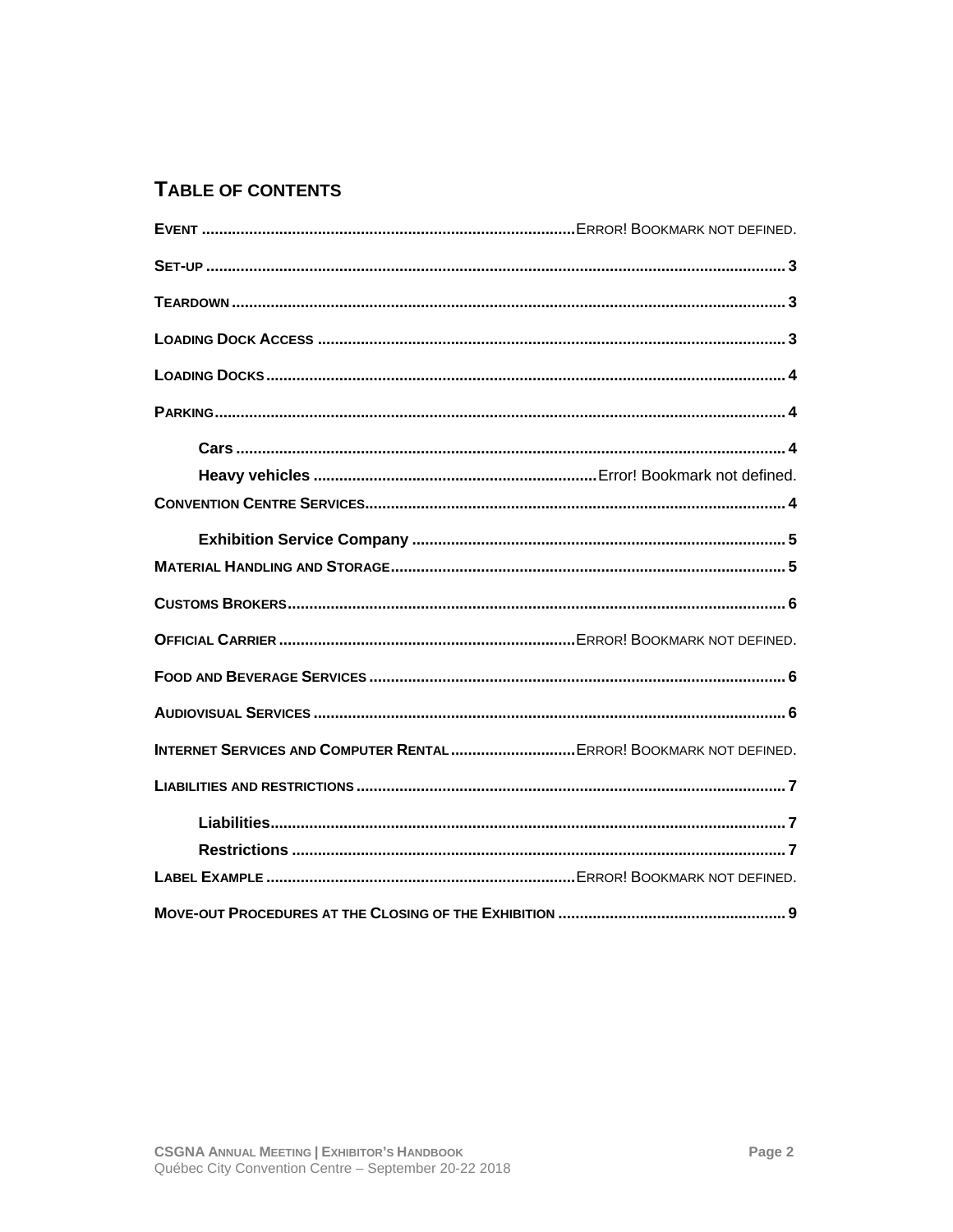

# **CSGNA ANNUAL MEETING**

#### **EXHIBITION ROOM 2000BC**

| Dav       | Date         |      |       | <b>Hours</b> |         |
|-----------|--------------|------|-------|--------------|---------|
| I hursday | September 20 | From | 17:00 |              |         |
| Fridav    | September 21 | From | 10:15 |              | ו והיאו |
| Saturday  | September 22 | From | 10:30 |              | 13700   |

## <span id="page-2-0"></span>**SET-UP**

<span id="page-2-1"></span>

| $\sim$ |              |   |   |  |
|--------|--------------|---|---|--|
|        | September 20 | . | л |  |

# **TEARDOWN**

<span id="page-2-2"></span>

| 121 |                           |     |         | Hours |     |
|-----|---------------------------|-----|---------|-------|-----|
|     | Sentemher 22<br><u>__</u> | rom | 13:00 - |       | 6'U |

# **LOADING DOCK ACCESS**

| Day      | Date         |      |       | <b>Hours</b> |     |
|----------|--------------|------|-------|--------------|-----|
| Thursdav | September 20 | From | 09:00 |              | 600 |
| Saturdav | September 22 | From | 13:00 |              |     |

Merchandise will not be accepted at the Centre's entrances and must be delivered to the loading docks.

The Québec City Convention Centre will accept material only as of *Wednesday September 19th 2018.* **Storage charges will apply** for any exhibitor's material received before that date.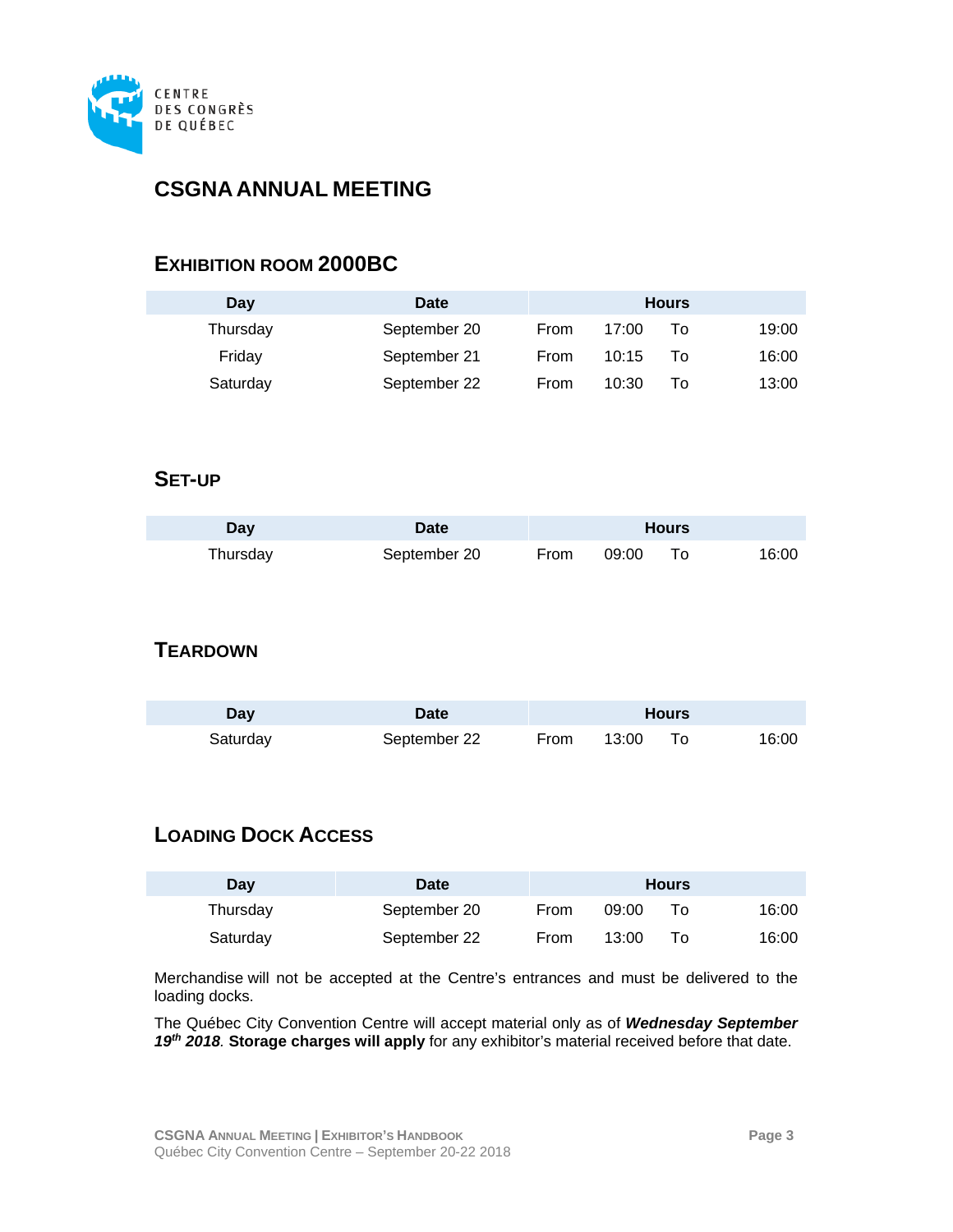

## <span id="page-3-0"></span>**LOADING DOCK**

**Direct Shipping Address :**

**CSGNA 2018 Booth number: \_\_\_\_\_\_ Business name: Québec City Convention Centre Loading Dock Level 1 875 rue Saint-Joachim Québec (Québec) G1R 5V4**

Trailers should not exceed 13 ft. in height and 48 ft. in length.

Parking is prohibited. Only vehicles unloading and loading equipment are allowed. Vehicles violating these regulations will be towed away at owner's expense.

<span id="page-3-1"></span>N.B.: Advance warehouse shipping is also available through GES.

#### **PARKING**

#### <span id="page-3-2"></span>**Cars**

There are many underground parking spaces close to the Centre. More specifically, Marie-Guyart complex (Complex G), Place Québec, Delta Hotel and finally in the Place D'Youville parking lot all linked by underground connections. These lots operate 24 hours a day, 7 days a week (see plan on our [website\)](https://www.convention.qc.ca/en/practical-information/#getting-here).

Week days (daytime) it is strongly recommended to use public transport, carpooling or carparks to reach the Centre's area. For more details, please refer to your Event Coordinator.

Please note that parking on the Promenade Desjardins is prohibited at all time.

#### <span id="page-3-3"></span>**CONVENTION CENTRE SERVICES**

To order services for your booth, simply visit the Quebec City Convention Centre's website at the following link: <https://www.convention.qc.ca/en/exhibitors/order-forms/> then, select your event name. Follow the steps!

**Benefit from a 20% early-bird discount for any order before the cutoff date on**  *Tuesday September 4th , 2018 before 16:30***.**

• On-site, exhibitors can address their last minute requests at our services counter at regular prices. **Some services may not be guaranteed**.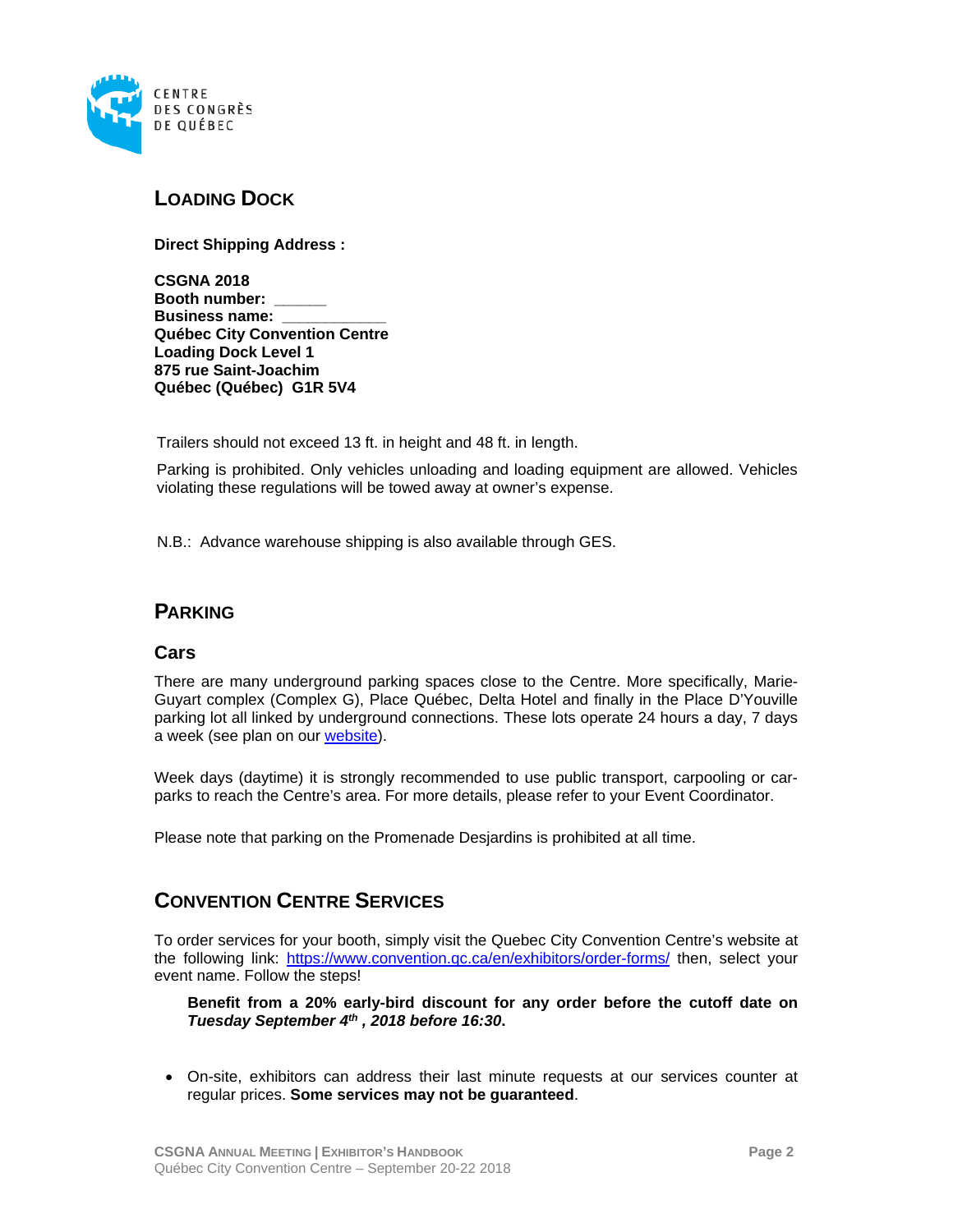

#### **Services offered by the Centre are:**

• Sign and banner hanging, extra electricity, and booth cleaning. All are exclusive except for booth cleaning. If needed, exhibitors may contact our Exhibitor Services at 418 649-7711, Ext. 4066 or 1 888 679-4000 or by E-mail at [services@convention.qc.ca.](mailto:services@convention.qc.ca) Contact: Cristel Loredo

#### **BOOTH**

#### **FEATURES OF BOOTH:**

- 8' deep x 10' wide booth space
- 1 6' skirted table and 2 chairs
- 1 wastebasket
- 1500 watt, duplex electrical outlet access

## <span id="page-4-0"></span>**Exhibition Service Company**

**GES Global Experience Specialist Ms. Louise-Myriam Dallaire**

| Telephone: | 418 877-2727. Ext 222 |
|------------|-----------------------|
| Web site:  | www.gesexpo.ca        |
| E-mail:    | Idallaire@ges.com     |

Services offered :

- Custom booth rental
- Furniture, accessories, and plants rental
- Sign and banner production
- Labour for installation and dismantle
- Domestic transportation
- Advance warehouse shipping
- Material handling and onsite storage

#### <span id="page-4-1"></span>**MATERIAL HANDLING AND STORAGE**

Material shipped directly to the Québec City Convention Centre through a carrier will be taken in charge by GES at applicable rate **to be paid onsite**.

The exhibitor carrying his material himself to the Centre may handle it from the dock to his booth and back using the Centre's carts which are available at the loading dock.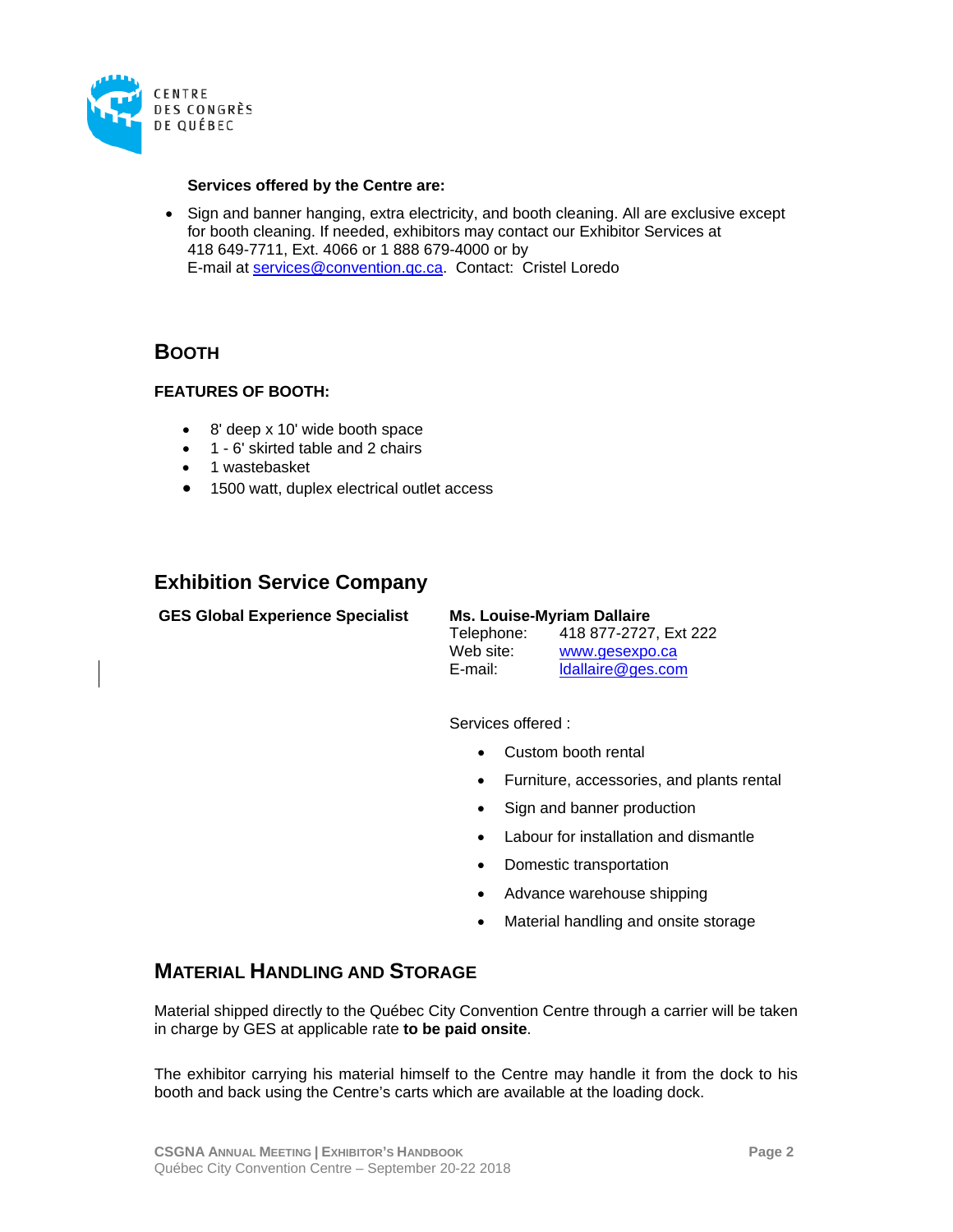

#### **Important information:**

After the teardown of the exhibition, any material not recovered by the exhibitor's carrier will automatically be recovered by the official carrier of the event, GES, and all charges will be billed to the exhibitor. Refer to the document "Move out procedures at the closing of the exhibition".

#### **OFFICIAL CARRIER OF THE EVENT**

**GES Global Experience Specialist Louise-Myriam Dallaire** Telephone: 418 877-2727, Ext 239222 Web site: www.gesexpo.ca<br>
E-mail: ldallaireibarette@ [ldallairejbarette@ges.com](mailto:ldallairejbarette@ges.com)

## <span id="page-5-0"></span>**OFFICIAL CUSTOMS BROKER**

**ConsultExpo Mike Patterson** 514-482-8886, ext. 4 [mikep@consultexpoinc.com](mailto:mikep@consultexpoinc.com)

**Important**: Exhibitors who use courier companies such as FedEx, UPS, DHL, or others must ensure that the costs of customs, taxes and so forth are paid in advance. All goods sent COD will not be accepted by the Centre.

In some cases, the courier companies do not declare that the costs are paid by the consignor at delivery. Consequently, the Québec City Convention Centre receives a bill sometimes 30- 90 days after the event. In these situations, the exhibitor will be re-invoiced with administrative fees.

#### <span id="page-5-1"></span>**FOOD AND BEVERAGE SERVICES**

Capital HRS Inc. is the Convention Centre's *exclusive* food and beverage partner.

Only Capital HRS is authorized to hold or serve alcoholic products inside the Centre. Any alcohol coming from outside the Convention Centre, even for personal purposes, is prohibited.

If you would like to distribute, sell or hand out food samplers in your booth area, you must request beforehand an authorization from Centre management and its exclusive F&B partner, Capital HRS.

<span id="page-5-2"></span>**Capital HRS Ms. Audrey Théberge** Telephone :<br>Fax : 4 Fax : 418 649-5202<br>E-mail : atheberge@co atheberge@convention.gc.ca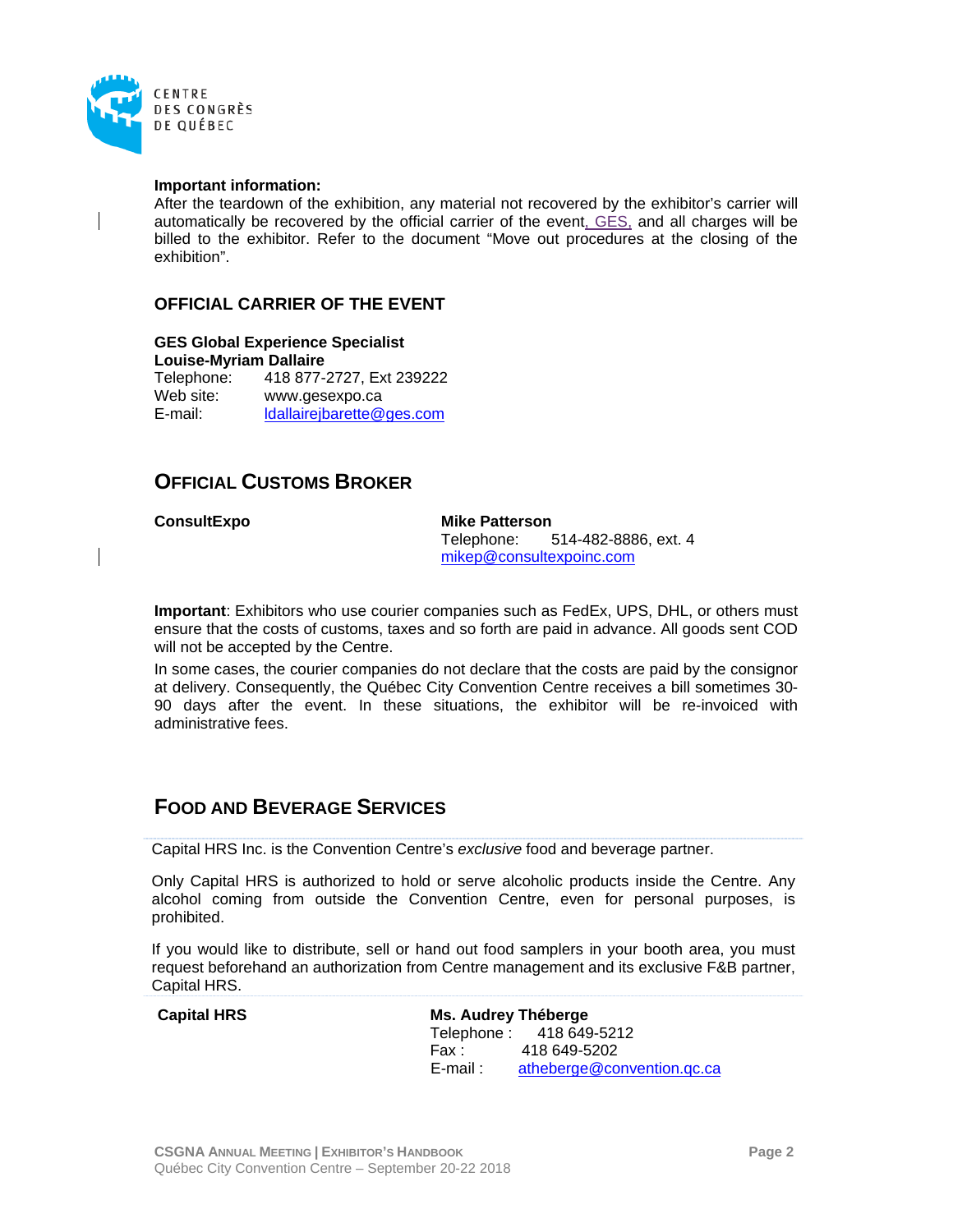

#### **AUDIOVISUAL SERVICE, INTERNET SERVICES AND COMPUTER RENTAL**

The official supplier of all audiovisual equipment and computer rental and exclusive supplier of , Internet services at the Québec City Convention Centre is:

#### **FREEMAN Audio Visual Canada**

Mr. Bastien Lavoie Telephone: 418 649-5219 Fax: 418 649-5224 E-mail: [bastien.lavoie@freemanco.com](mailto:bastien.lavoie@freemanco.com)

#### <span id="page-6-0"></span>**LIABILITIES AND RESTRICTIONS**

The following liabilities and restrictions apply to exhibitors and their employees during exhibition setup and teardown.

#### <span id="page-6-1"></span>**Liabilities**

**Insurance** Exhibitors must have their own liability insurance. In the event of fire, flooding or theft, no matter how caused, the Centre and its representatives assume no liability for any bodily harm or material damage to products, booths, equipment or decorations occupying any rented space within the building or being moved in or out of the building.

**Recycling and Residual Waste Management** The exhibitor has the obligation to use the equipment provided at his disposal for recycling (paper, paperboard, glass, plastic) for the duration of the event (including setup / dismantling and during the exhibition). Additional selective collection may be added to those mentioned above.

> Each evening, at the closing of the exhibition, trash bins should be placed outside the stand in the alleyway. They will be emptied by the Convention Centre's staff at no charge. Any bins inside the booth will not be emptied.

#### <span id="page-6-2"></span>**Restrictions**

**Adhesive Tape** The only adhesives allowed at the Centre are listed below, and may be purchased on site:

- Walls: 3M wall mounting tabs, no. 7220
- Floors: Echo Tape CL-W6300 or VI-N6120 or equivalent Double Face Echo Tape DC-W188F
- Brick walls: 3M wall mounting tabs, no. 7220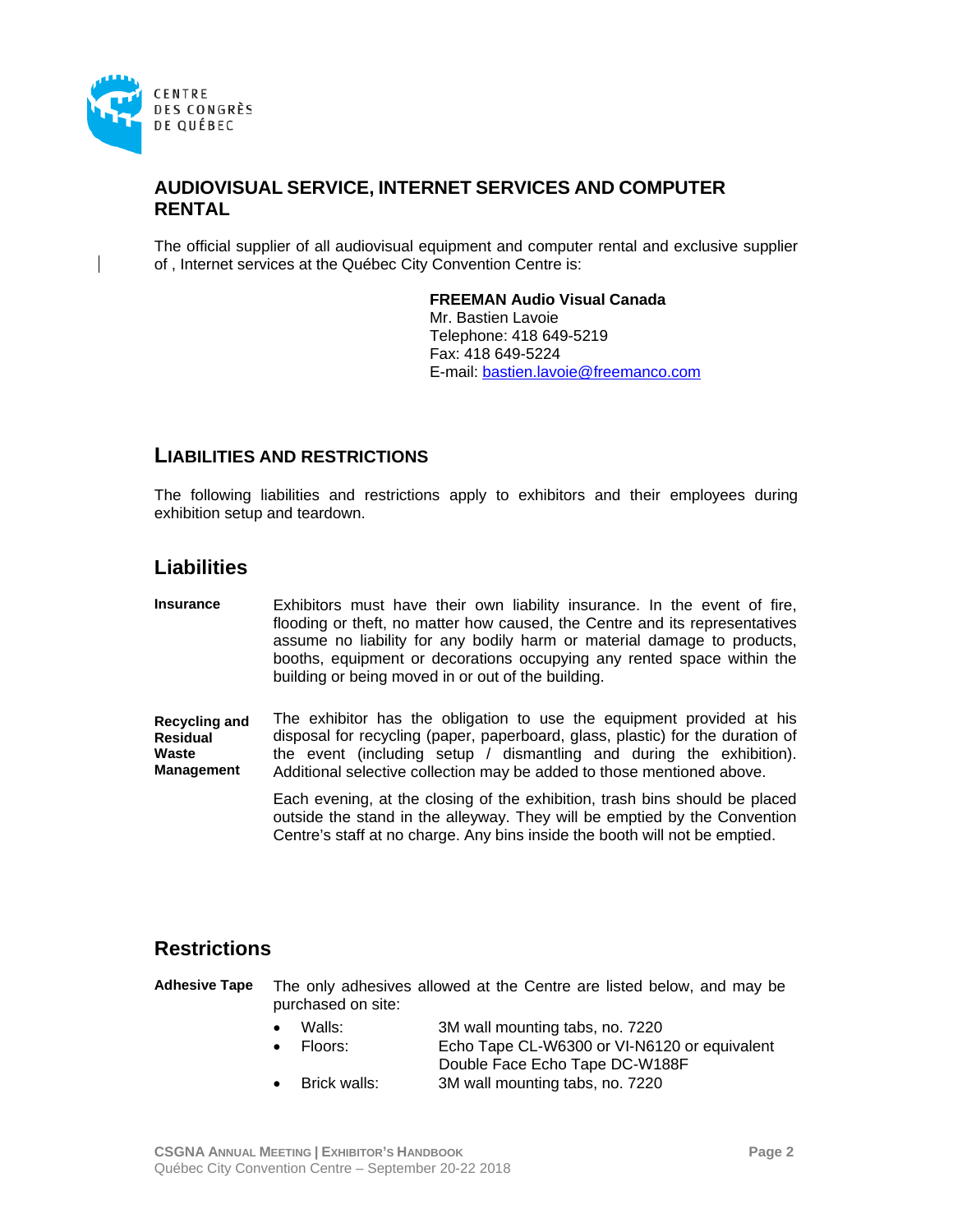

| Alcohol<br>drinking<br>during Setup<br>and Teardown | To minimize the risks of accidents, and unless otherwise agreed with the<br>Convention Centre, the Centre's caterer will not sell alcohol during the<br>setup and teardown activities.                                                                                                                |
|-----------------------------------------------------|-------------------------------------------------------------------------------------------------------------------------------------------------------------------------------------------------------------------------------------------------------------------------------------------------------|
| <b>Animals</b>                                      | With the exception of assistance dogs, the client must not bring any<br>animals into the Centre without prior written authorization, nor allow any to<br>be brought in.                                                                                                                               |
| <b>Balloons and</b><br><b>Confettis</b>             | The use of helium balloons must be preauthorized by your Event<br>Coordinator. Charges apply for taking balloons down from the ceiling after<br>your event. The use of confettis and sequins is prohibited.                                                                                           |
| <b>Children</b>                                     | For safety reasons, the presence of children at the loading dock is not<br>advised during set-up and dismantling.                                                                                                                                                                                     |
| Common<br><b>Areas</b>                              | Exhibitors must keep hallways, elevators, escalators, entrances, halls,<br>lobbies, plasma screens, stairways, video monitors and<br>building<br>emergency exits free from obstruction at all times.                                                                                                  |
| Cooking<br><b>Appliances</b>                        | The exhibitor must comply with the fire prevention rules. Please refer to<br>"Security Measures and Fire Prevention" document on our Web site:<br>www.convention.gc.ca/en for full details.                                                                                                           |
| Fire                                                | Exhibitors must comply with the fire prevention rules. Please refer to<br>"Security Measures and fire prevention" for full details. Also, please note<br>that the Convention Centre is a nonsmoking establishment.                                                                                    |
|                                                     |                                                                                                                                                                                                                                                                                                       |
| <b>Food Services</b>                                | Capital HRS Inc. has an exclusive agreement to sell and distribute food<br>and beverages inside the Centre. No food or beverages may be sold or<br>distributed without the written permission of Convention Centre<br>management or Capital HRS Inc.                                                  |
| <b>Motorized</b><br><b>Vehicles</b>                 | The exhibitor must comply with the fire prevention rules. Please refer to<br>"Security Measures and Fire Prevention" document on our Web site:<br>www.convention.gc.ca/en for full details.                                                                                                           |
| No smoking<br>policy                                | The Québec City Convention Centre provides a totally smoke-free<br>environment to its clientele. Since May 31 <sup>st</sup> 2006, according to provisions<br>of the Law on the tobacco, smoking is strictly forbidden inside the Centre<br>and also in the loading docks.                             |
| <b>Noise Limits</b>                                 | Equipment or devices producing noise or odors that disturb exhibitors or<br>visitors will not be tolerated. Noise levels must not exceed 70 decibels at a<br>distance of four feet from the sound source. The Convention Centre has<br>sole authority in this matter.                                 |
| <b>Security</b>                                     | The Centre offers general site security on a 24-hour basis. However, the<br>Centre is not responsible for goods and property belonging to the<br>exhibitors in rented spaces. Any additional security is a chargeable<br>expense. Please contact : services@convention.qc.ca to make your<br>request. |